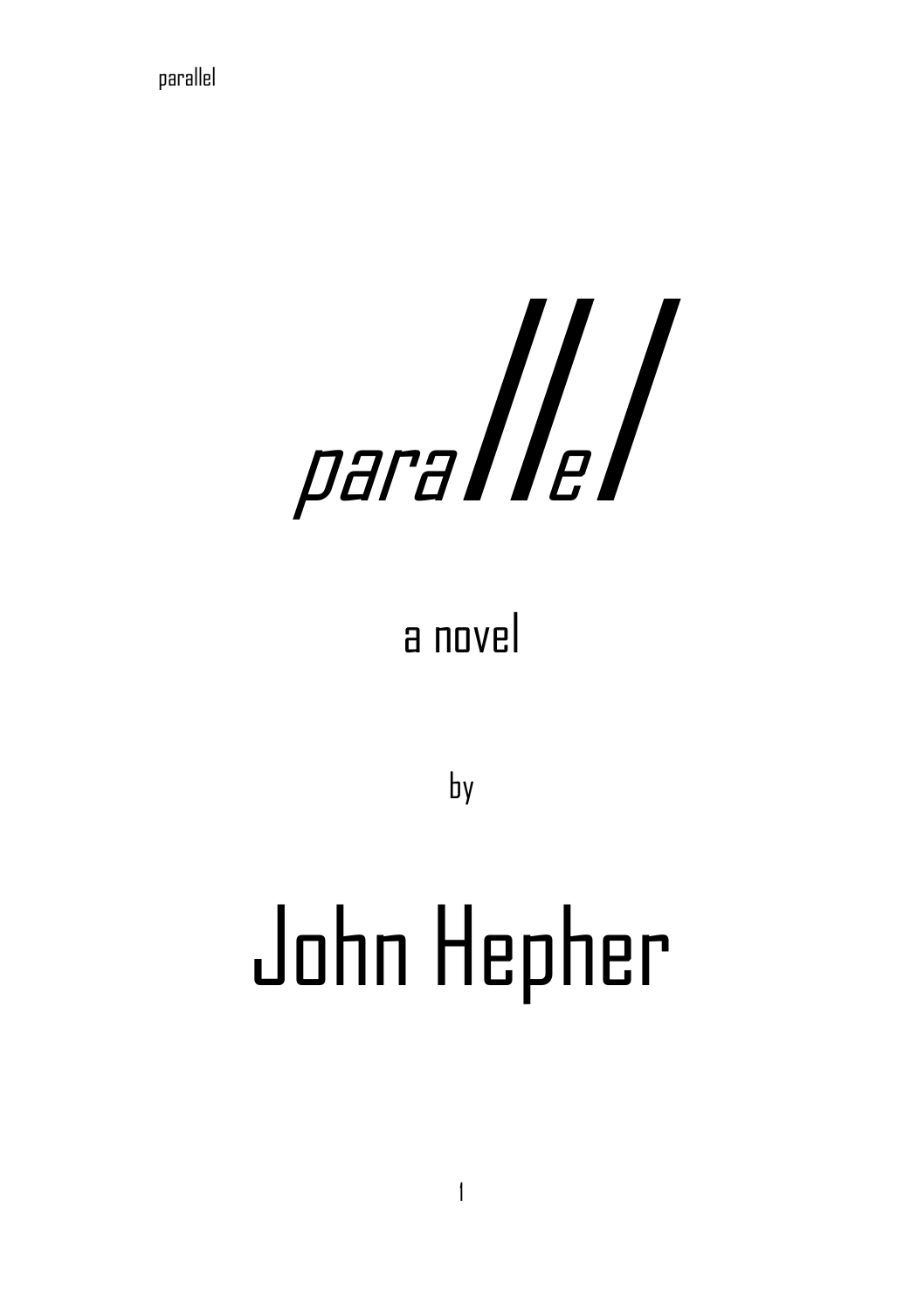This is a work of fiction. Any resemblance to any person, place, or event, is purely coincidental.

> All rights reserved by the author. First published in 2018 Penghana Press 39 Conway St. Mowbray Tasmania, 7248 Australia. [jhepher@bigpond.net.au.](mailto:jhepher@bigpond.net.au)

#### ISBN: 978-0-9803819-4-8

Printed by Digital Print Australia. [www.digitalprintaustralia.com.au](http://www.digitalprintaustralia.com.au/)

This book and others by John Hepher are available at selected bookshops, from the publisher at the above address, or from the Digital Print Australia on-line bookstore.

© John Hepher 2018

Layout, typesetting and cover design by John Hepher.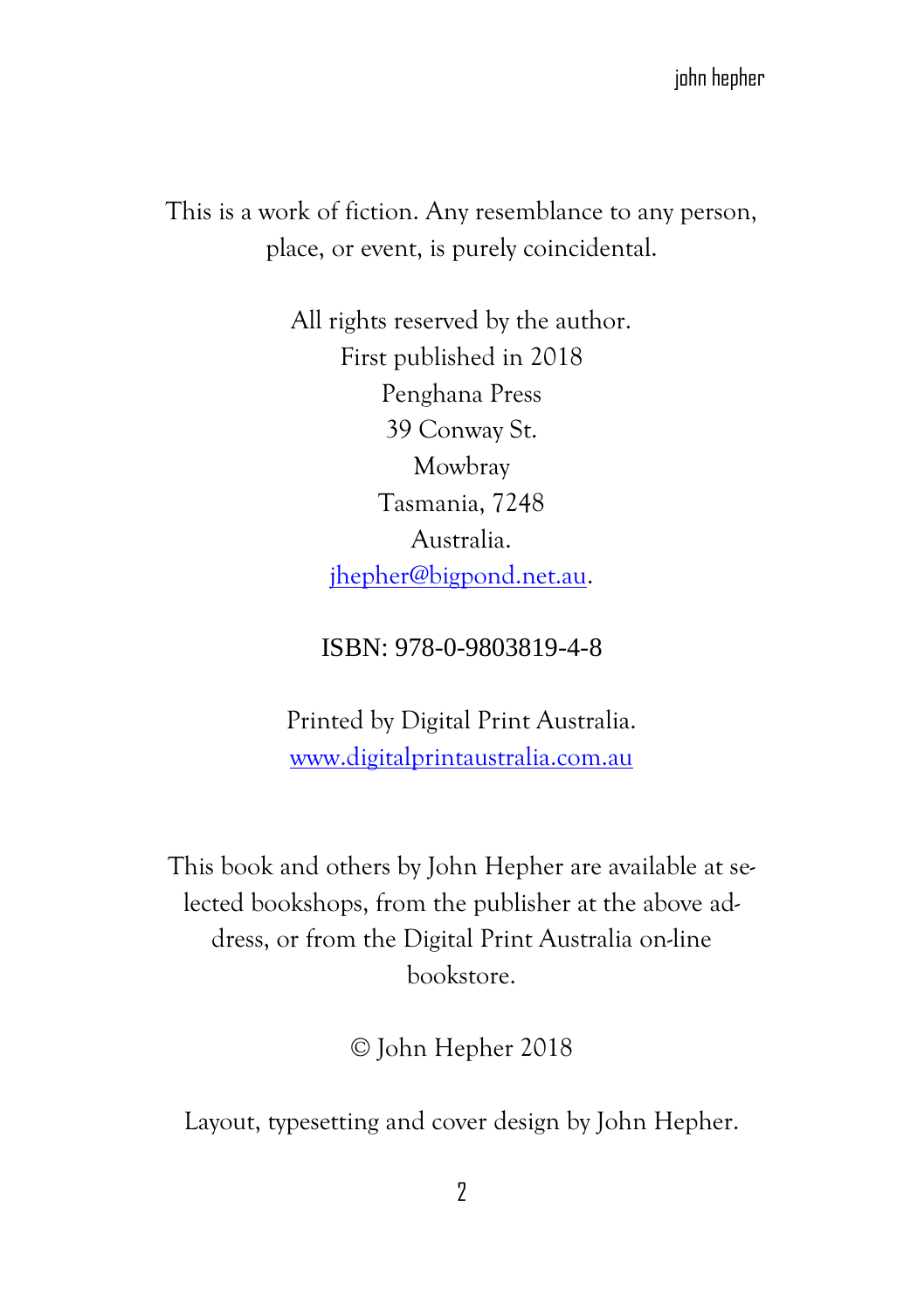For my grandson, Zachary.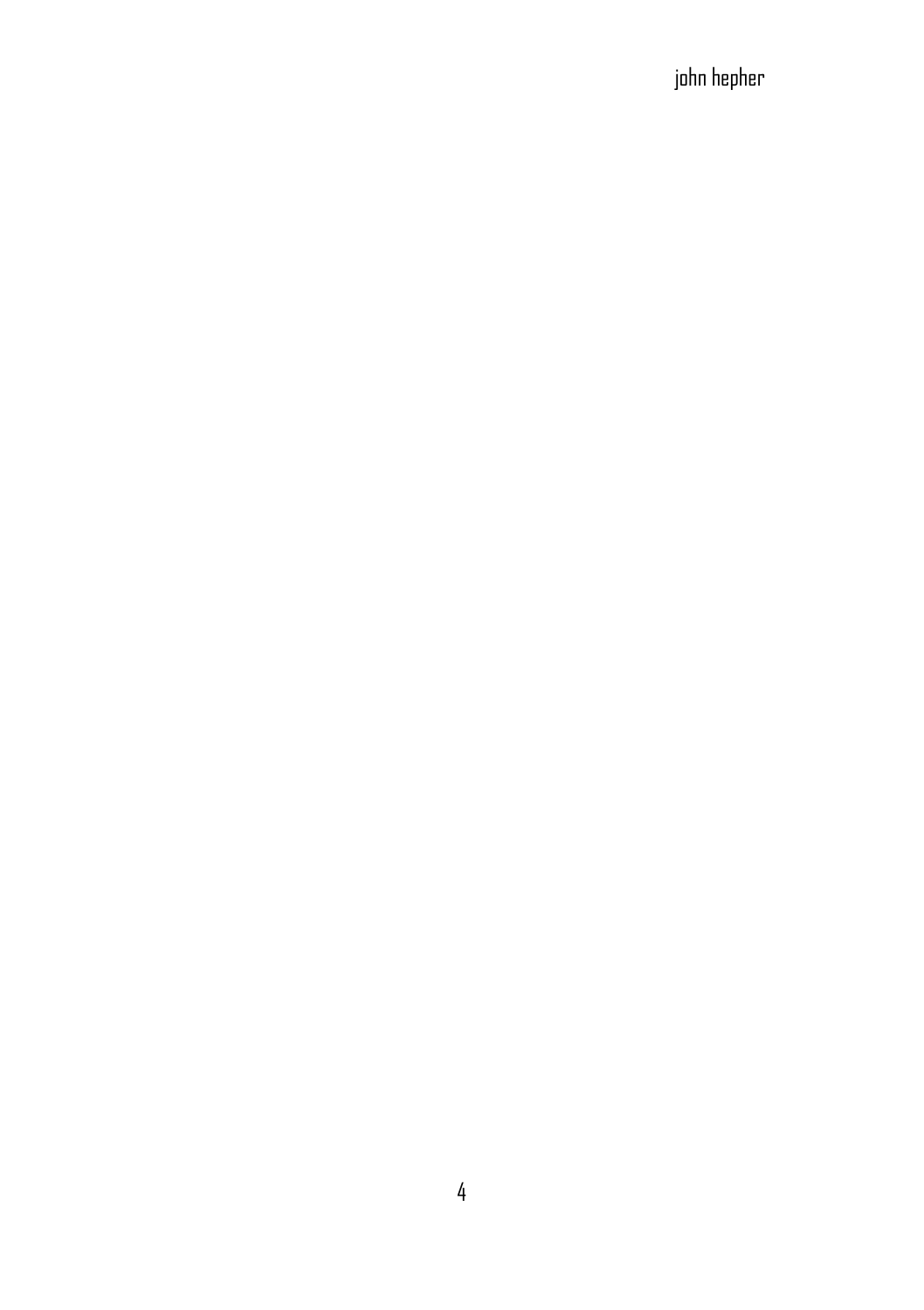"Australia…. but why Australia, Donna?"

And she replied, "we *are* a converging, and soon to be, parallel culture: Mister President, Sir."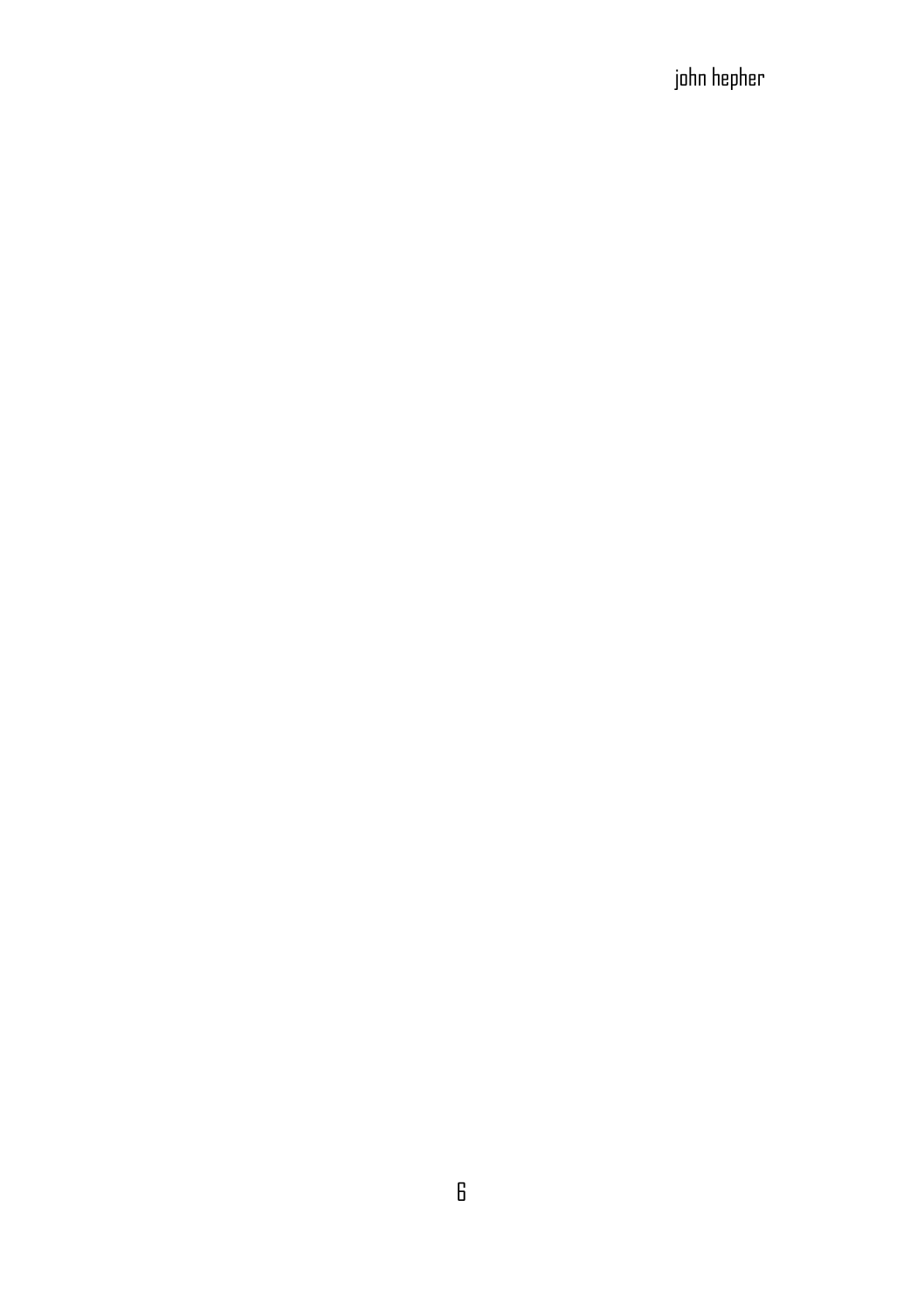And I, Jeffrey Hancock, sit confused. Much-a-muddle.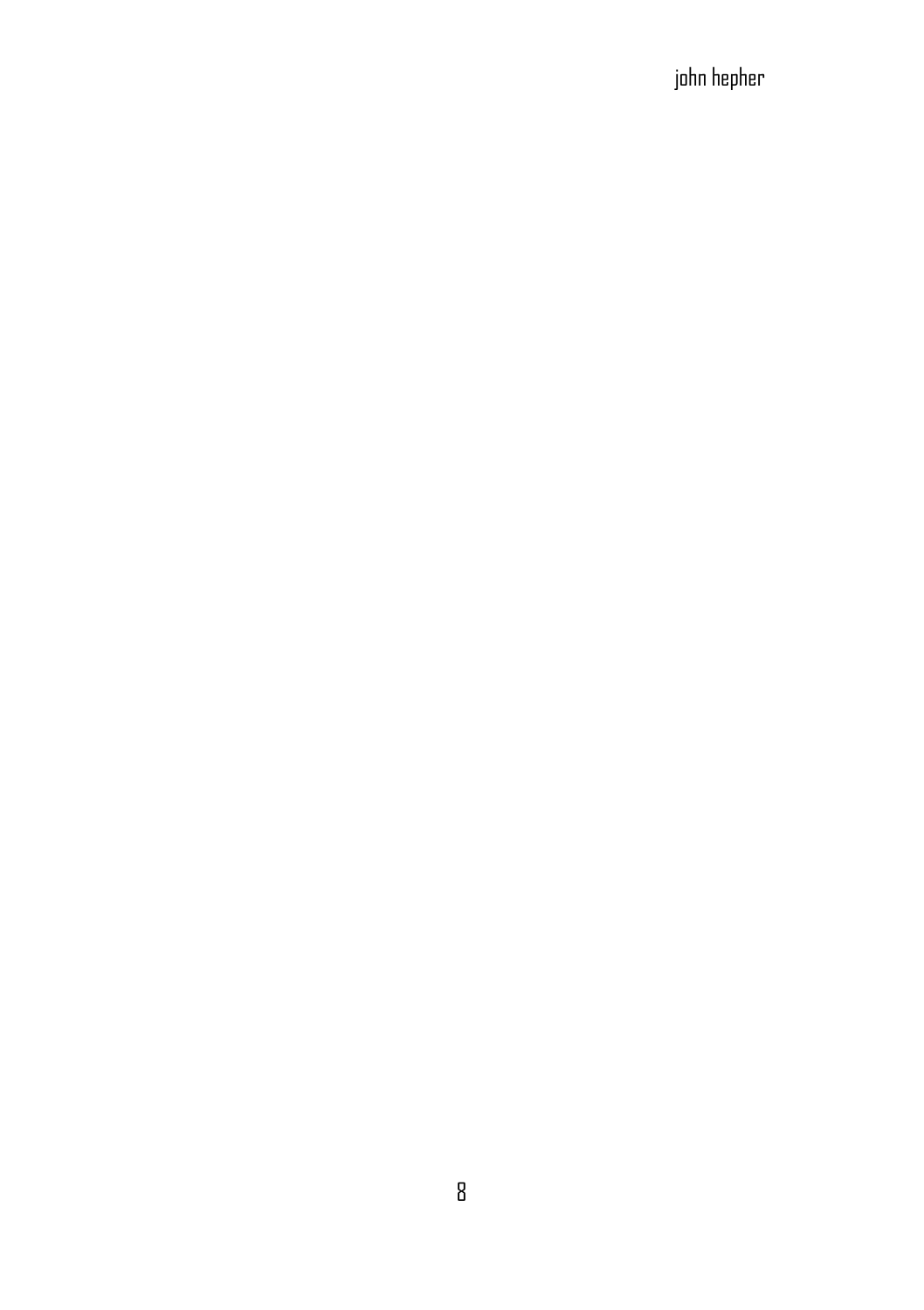parallel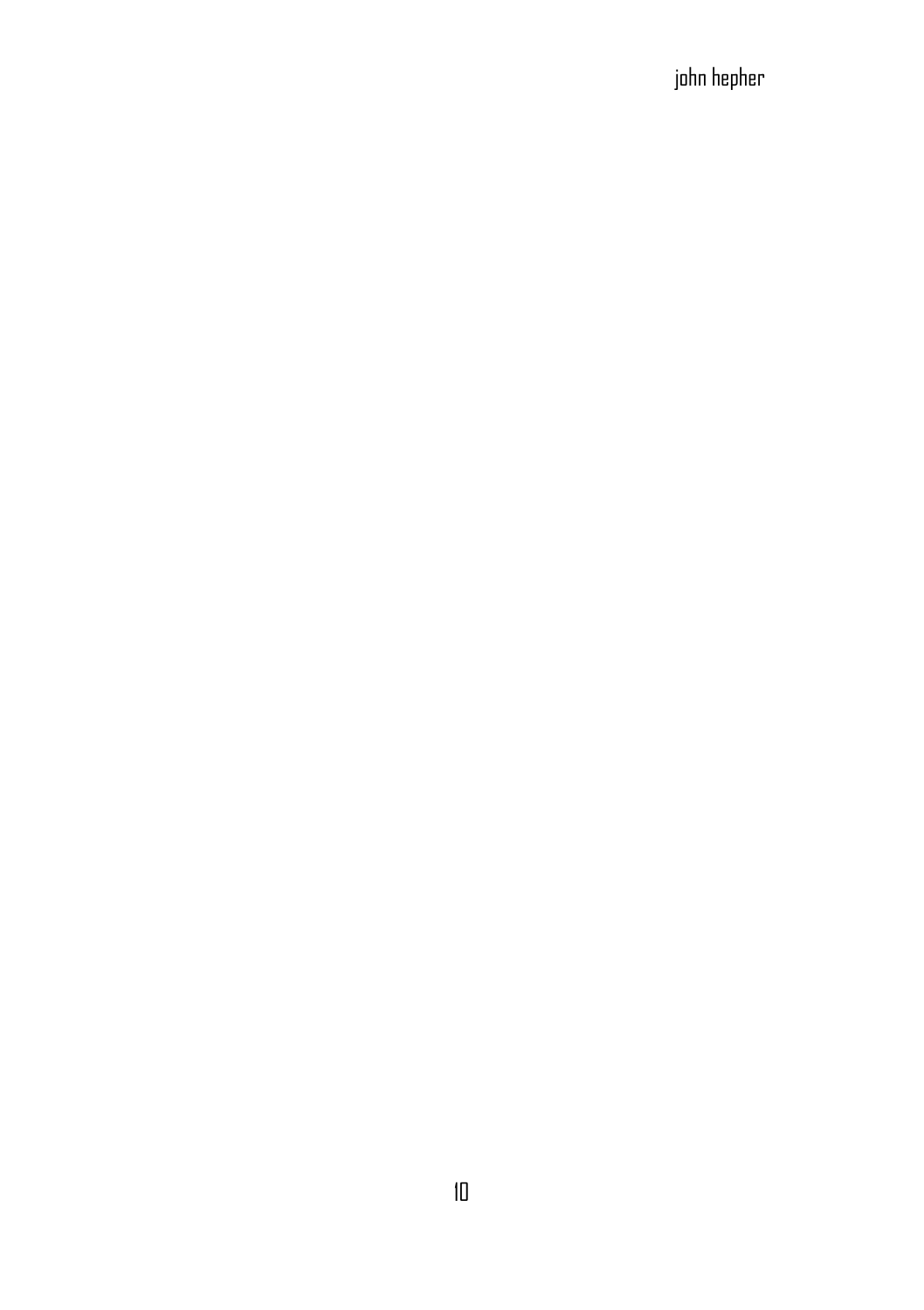### Chapter 1

"IT WORKED in the sixties and seventies didn't it?"

 U.S. Vice-President, Ira Theodore Calhoun questioned, following a lengthy debate on the parlous state of the country's economy. He was in conference with the President of The United States of America, and senior members of the administration in the Oval Office of the White House

 Ira, or Bubba, as he was usually addressed, was once a fine example of a man, tall, strong, smiling.

These days? Well he *was, once,* a fine example.

 President Harlan Wilton listened in silence, leaning back, his jacket draped over the back of the chair, shirt sleeves rolled up to his elbows, tie loose and askew.

Habitually, his hands are cupped at the back of his rap-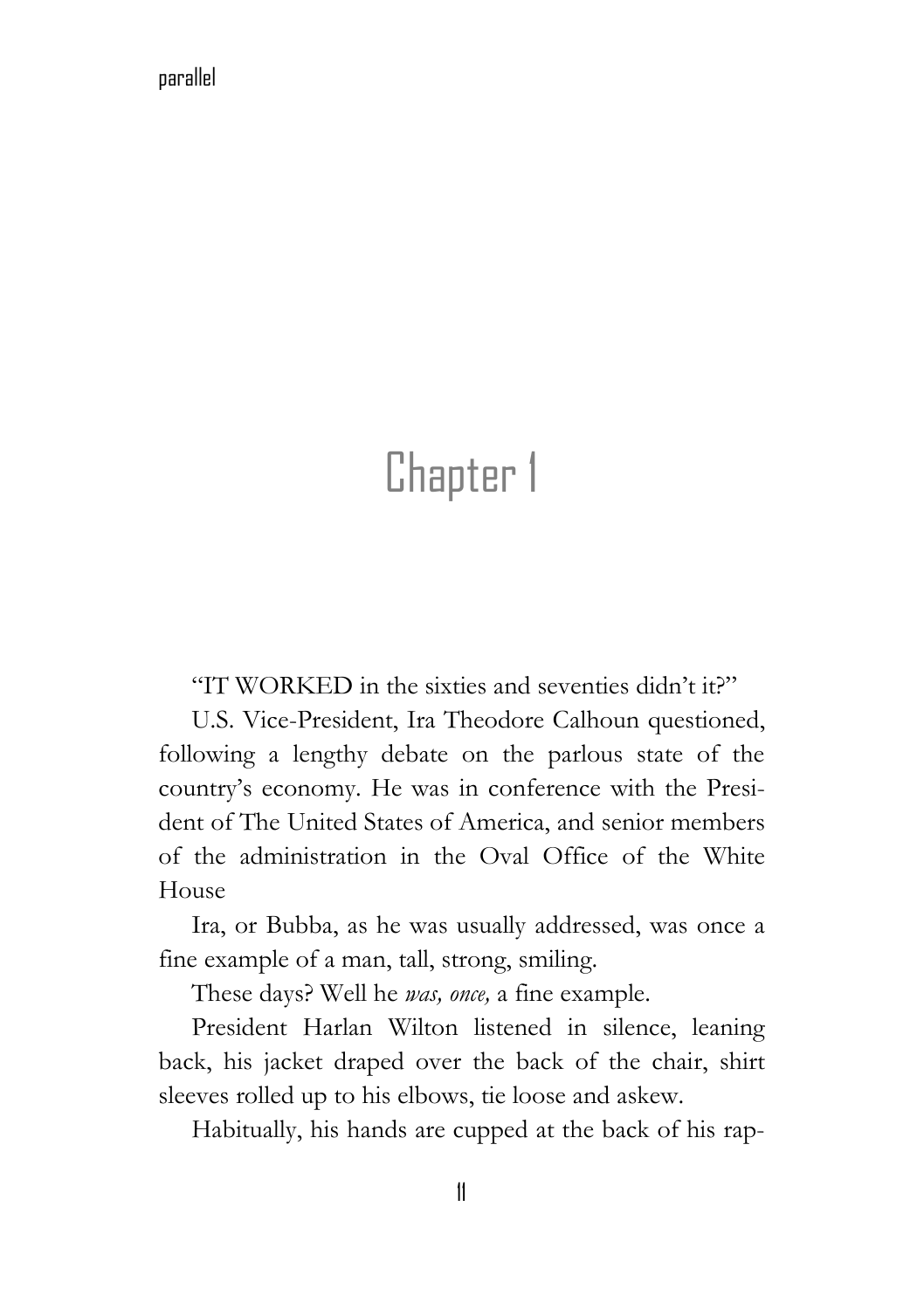idly greying head. His eyes darted from his underlings, one to the other, in rapid succession.

 Bubba Calhoun was an ambitious opportunist and very much the populist politician. He had risen through the political ranks by means less than honourable, and sometimes, questionably legal, to be the President's running mate, a position in which this Vice-President was the one who attended state funerals, coronations and such, representing the nation when the President had better things to do. But Bubba *could* be the president himself should something like what had happened to Kennedy or Lincoln, or nearly to Reagan, occur. That possibility was, for most of the diminishing erudite population of the world, a possibility that did not bear thinking about.

 His method was crash, or crash through. He was whatever it takes. Whatever lies, whatever deals, but nearly always, *only* political. He stayed away from blatant quid-proquo. Some said he wasn't smart enough to enter that field. Not from honesty, but more for self-protection. He thought, if money does not change hands there is no paper trail. Strangely, he was not monetarily greedy. And so it was, but as for the facilitation of certain things, Bubba would protect his job. More so though at the local level, his own state, the people who elected him to Congress. But having got there, then his rise to the Vice-Presidency *was* his greed. His quid-pro-quo.

 Bubba was the keeper of Democrat slush funds and dirt files that didn't exist and had no real function in the administration, a typewriter? Too much technology for Bub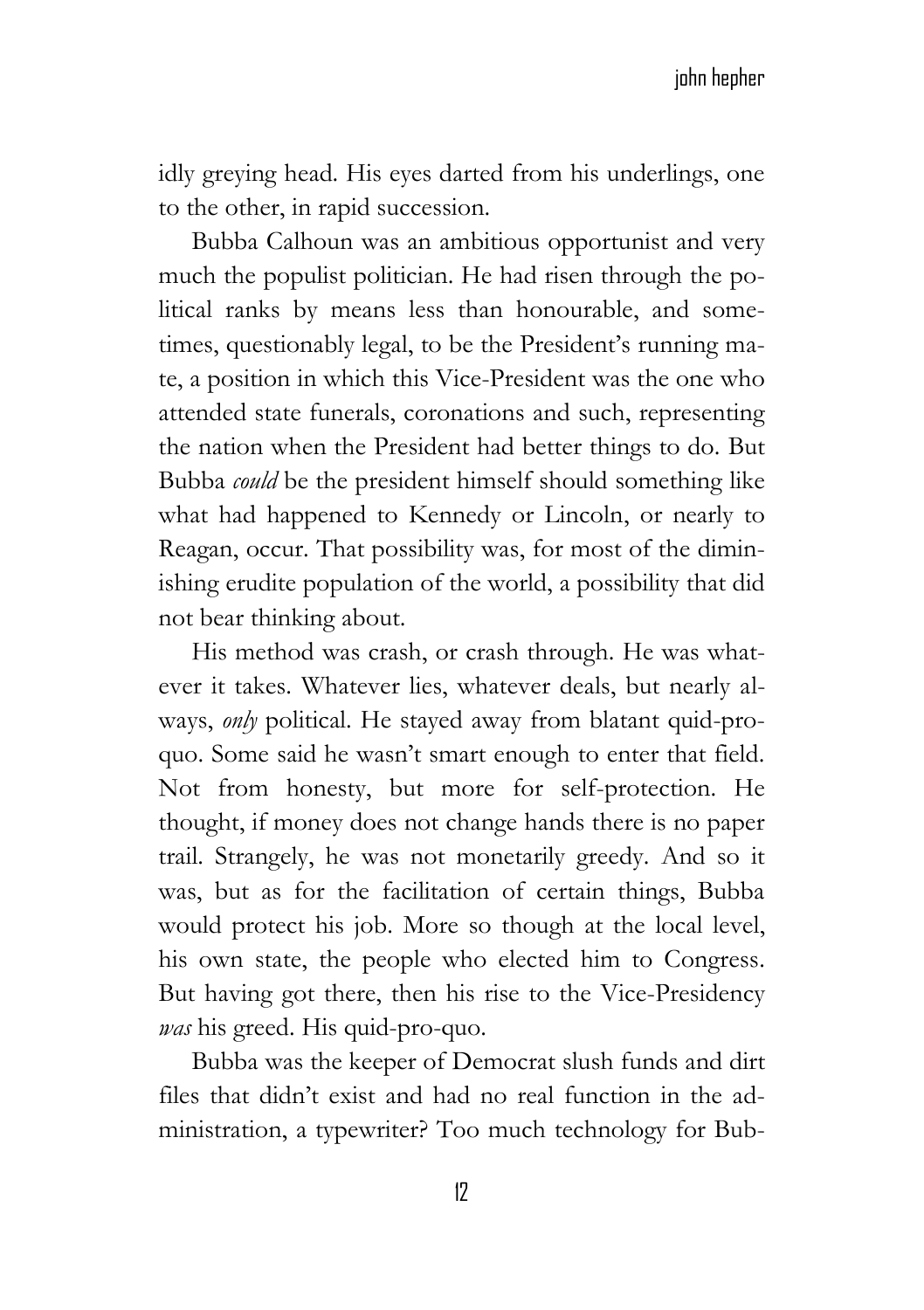ba. In the digital world, he was a dinosaur who relied on staffers to open and print his emails. He was infinitely more comfortable with a fountain pen than a laptop.

 As a true believer in the second amendment, Bubba always packed a pistol. His hand was in the left side-pocket of his jacket, stock taking? Yes, the Colt was still there, and armed. A wry smile appeared thinking about…...

 But, President Harlan Wilton, is *still* a fine figure of a man, disciplined, dieted and exercised.

 The President replied to his most direct subordinate. "It may have worked then, Bubba, but people are a lot more worldly, and, certainly much more sceptical than they were forty or fifty years ago. And, although I am not disagreeing with the concept, I don't know if we could ever keep it from this century's media scrutiny."

 The rest of the assembled inner circle listened intently, the President continued: "the historians are still coming down hard on our predecessors from events all those years ago."

Bubba shifted uncomfortably in his chair.

 "Remember the Bay of Pigs, Bubba? Remember Chile, Nicaragua, The Chicago School of Economics? Sure Bubba, those events were not of *our* making, although you were there in the early days of your political career, but those events were of this country's making, and, do we go down that well-trodden path again?"

 Bubba squirmed in his chair at the memory of those morally misguided, but hugely profitable - so therefore forgivable, political decisions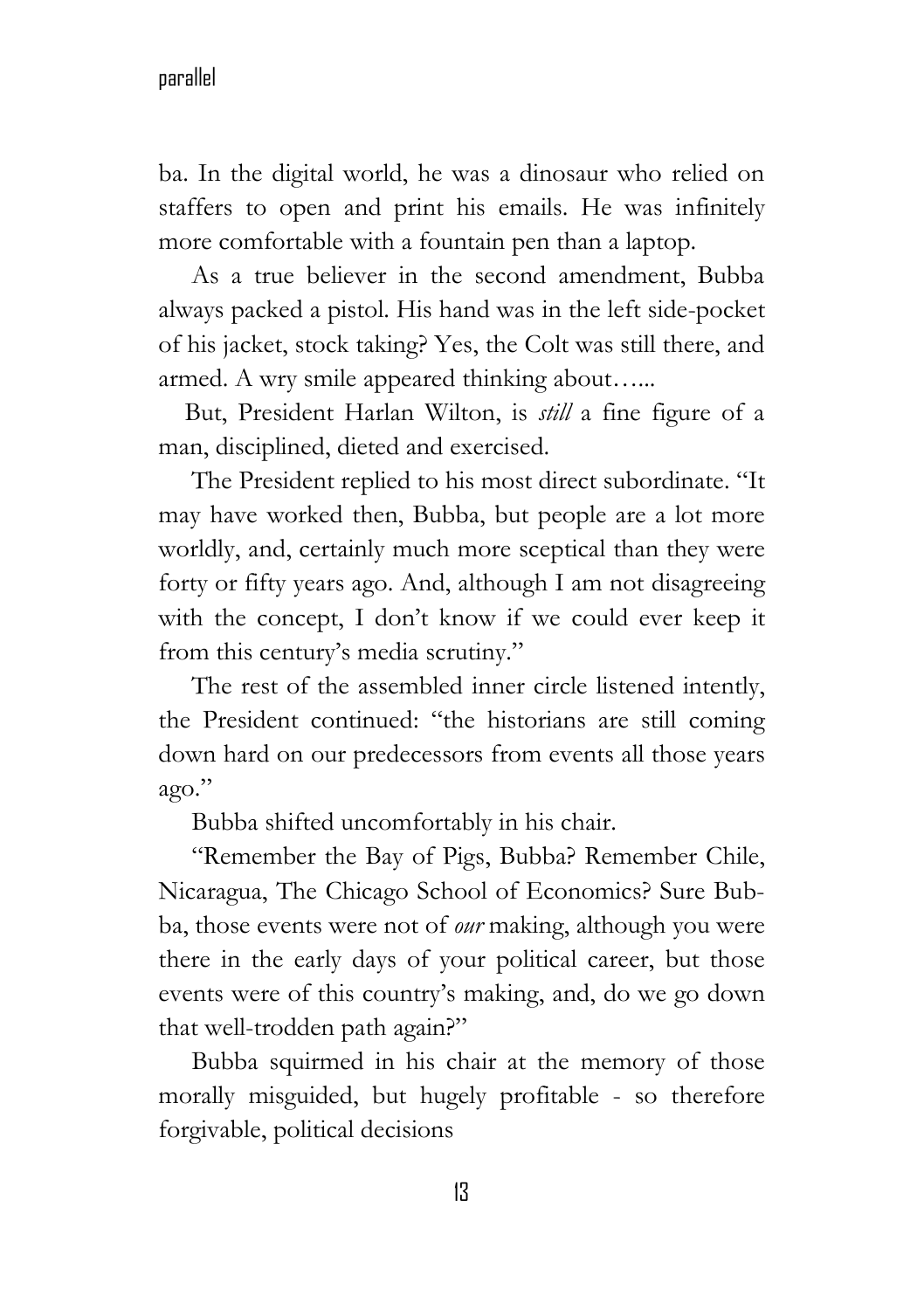"*This* Administration's minutes, and other such papers, have to be de-classified some time, Bubba, and the media, right now, are having a ball analysing the latest tranche of our predecessors' military, financial and diplomatic fuck $ups...$ "

 The President paused as if acknowledging those past mistakes to himself; "and remember Bubba, we are all living longer. Kennedy is dead, Eisenhower is dead, they went to their graves without having to answer to the people for sins they may have committed. Nixon was caught out though, just as *we* could be, and probably will be…..Nixon publicly paid the price, and we will live long enough to have to answer for *our* misdeeds someday, and" ….. he paused as trained by his drama coaches….. "and, *I* don't choose to spend my retirement in, at the very least, disgrace. Like Nixon, or in a federal prison."

 It occurred to Bubba at that moment that the President of The United States of America had changed his position on yet more policies that Bubba and the rest of the Administration thought were core mandates from their voters. They were mandates from the party's financial backers.

 This president was elected on a policy of financial growth and less government, less regulation a move towards the right, a worldwide trend that the so-called left (but moving ever subtly right) Democratic Party, was also following. And now it appeared from earlier discussions that the President was about to move further to the left and back-flip on financial policies that would have favoured free enterprise, the pharmaceutical and chemical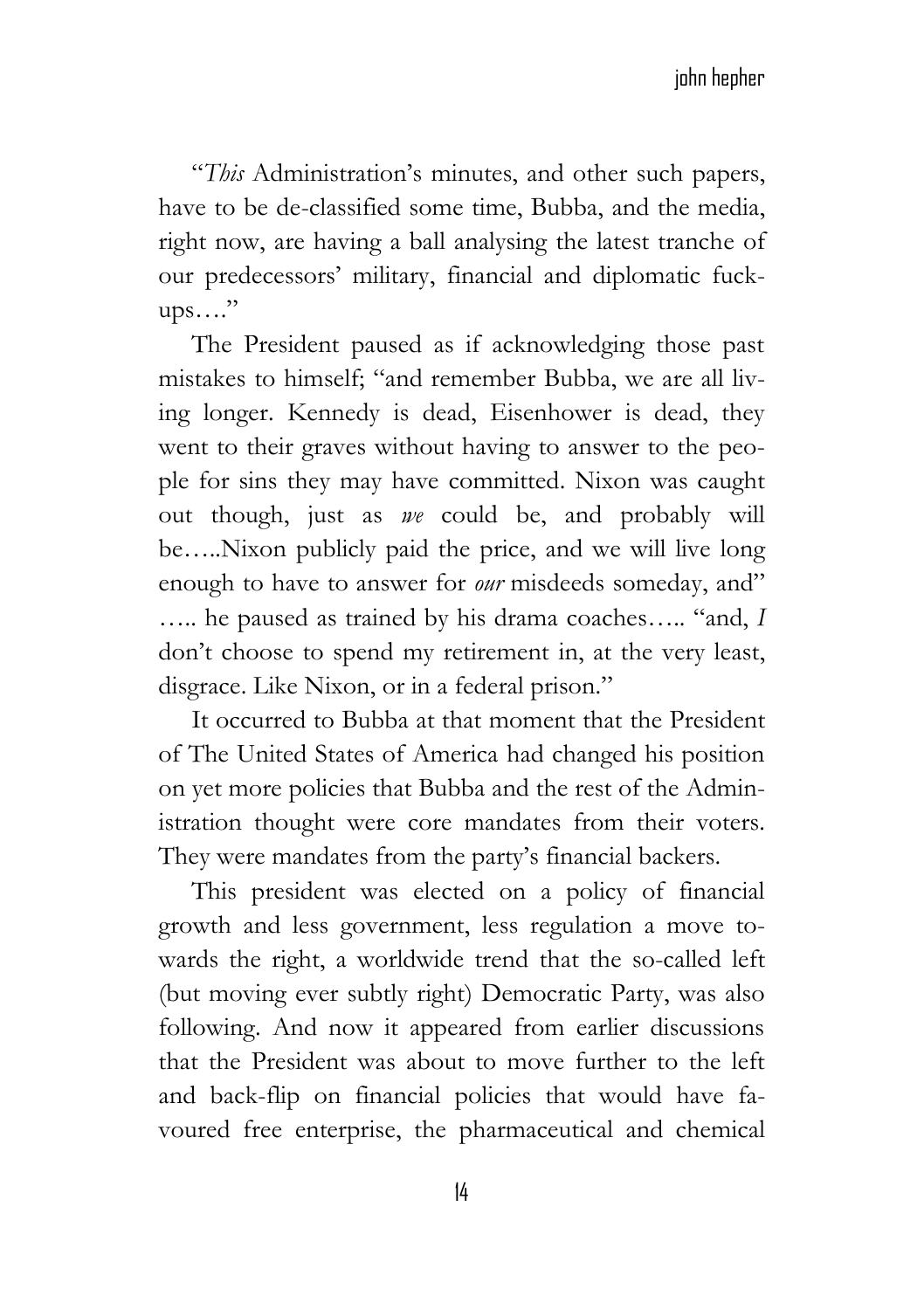manufacturers, oil corporations, arms manufacturers the National Rifle Association, and the private medical industry, over the best interests of the vast majority of the population, the working class. Working class if they were lucky enough to have employment. Or if they didn't, they were reduced to being a sub-class of beggars. Lately, President Harlan Wilton wanted to revisit medical health care policies that a previous president had had to abandon because he didn't have the numbers in either the House or the Senate to get his legislation through. And, he had indicated to those present earlier during this meeting he was looking at a radical federal government funded public housing scheme.

 "We are not a socialist country Harlan," replied the Secretary of Defence to that bombshell.

The President drank a great gulp of Coca-Cola.

 With the taste of the inky, sugary, black fizzy liquid on his lips, it occurred to him this product, was the most successful product ever marketed, and was probably the start of where the realisation, that the modifying of the culture of a foreign country could be brought about by his own country's corporations, corporations in cahoots with certain government departments and agencies, in return for very generous tax and energy concessions, and keeping a lid on wages.

He loved Coca-Cola, it was his only real indulgence.

 Well he was from Atlanta. And American corporations and marketing could, and had, changed other countries cultures and tastes. Somehow, somewhere, America had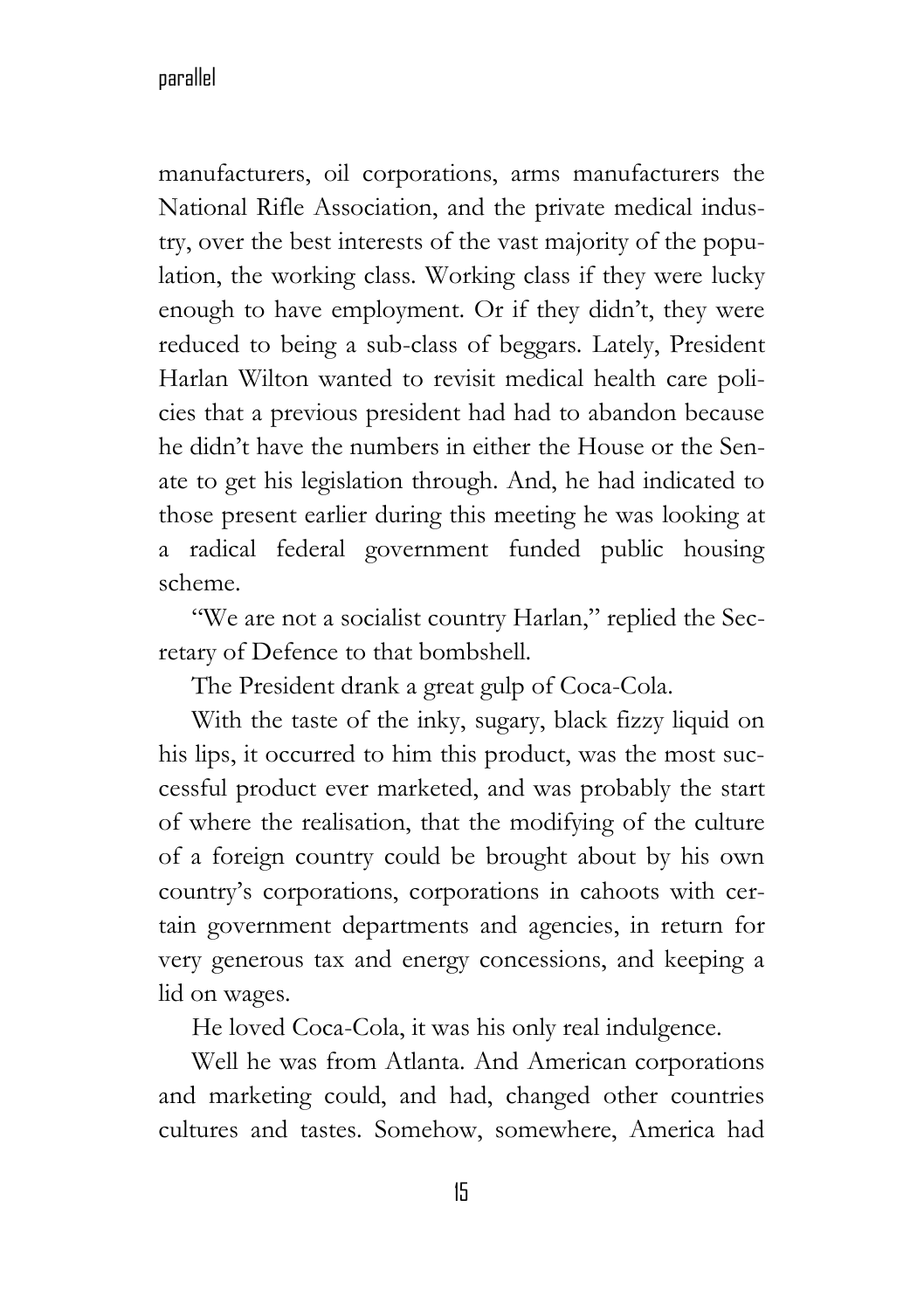infected many other countries with the worst, and most unhealthy, of its commerce and culture.

 Certainly, President Harlan Wilton was a politician, just like the rest in the room, and had been just as ruthless as all of them to get to where he now sat, in the highest office in the land; some would say in the world, he realised this was as far as he could go. He had reached the pinnacle. The only higher entity was the divine, just like middle-America had been indoctrinated, and was such a powerful political force with its religious dogma and fundamentalist philosophies, especially where firearms and race, and sexuality were concerned.

 Harlan Wilton had even recently had the temerity to quote from an Australian Prime Minister, John Howard, regarding gun control legislation. Howard, although a conservative, had implemented the toughest gun control laws in the western world following the deaths of thirty-five innocent locals and tourists at the hands of one crazed gunman, Martin Bryant, at the historic Port Arthur site in Tasmania in 1996.

 One wonders, however, if Howard would have had the balls to face the rednecks of his constituency and implement his gun laws if there were a firearms manufacturing industry with its powerful lobby group, and a second amendment, in Australia.

 Harlan Wilton saw the merit in Howard's hard line on guns (there had been numerous mass shootings of innocent people, including children in schools, on his watch), but now he had, with many years in politics, climbed his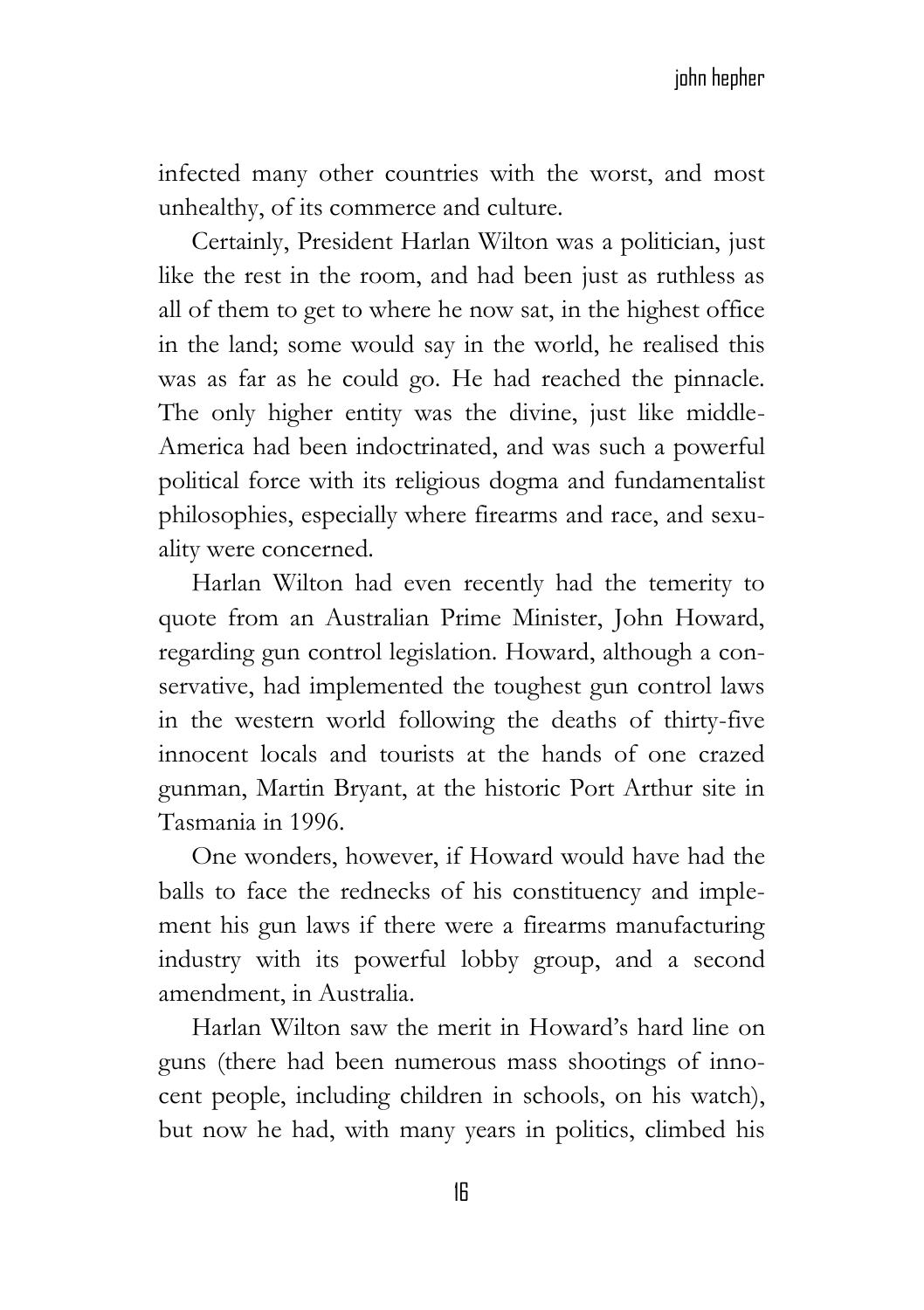own Everest and slain his own dragons. And now, he was mellowing and in divesting himself of his ego and ambition driven practices and the modifying of his policies to that of a more benevolent nature. His only enemies now were the voters. Would they return him for a second term, or were his evolving, more socially oriented policies, a bridge too far?

 For those present in the Oval Office at this time, his revisited policies were un-American. They were too leftleaning, socialist almost. The policies were too intrusive on business; on Wall Street. There would be too much government, too much regulation, especially in the banking and finance industry.

 Wilton was not at all popular these days on Wall Street, and equally the public couldn't come to grips with just what he was trying to achieve. There were too many mixed messages coming out of Washington and Wall Street. Internationally, Harlan Wilton was being hailed as either, a reformer or a demolisher, depending on which foreign country's analysis was subscribed to.

 He continued his dialogue, cautiously, to the Secretaries and senior bureaucrats: "You see, people, although *we* believe in our system and philosophies, and *we* might believe the world would be a better place if *we* ruled it, we must remember, our allies are still sovereign nations"

A long pause to allow that to sink in.

 "These foreign nations have their own beliefs and philosophies. Who's right and who's wrong Bubba?"

"But Mr. President, we can't just sit around playing with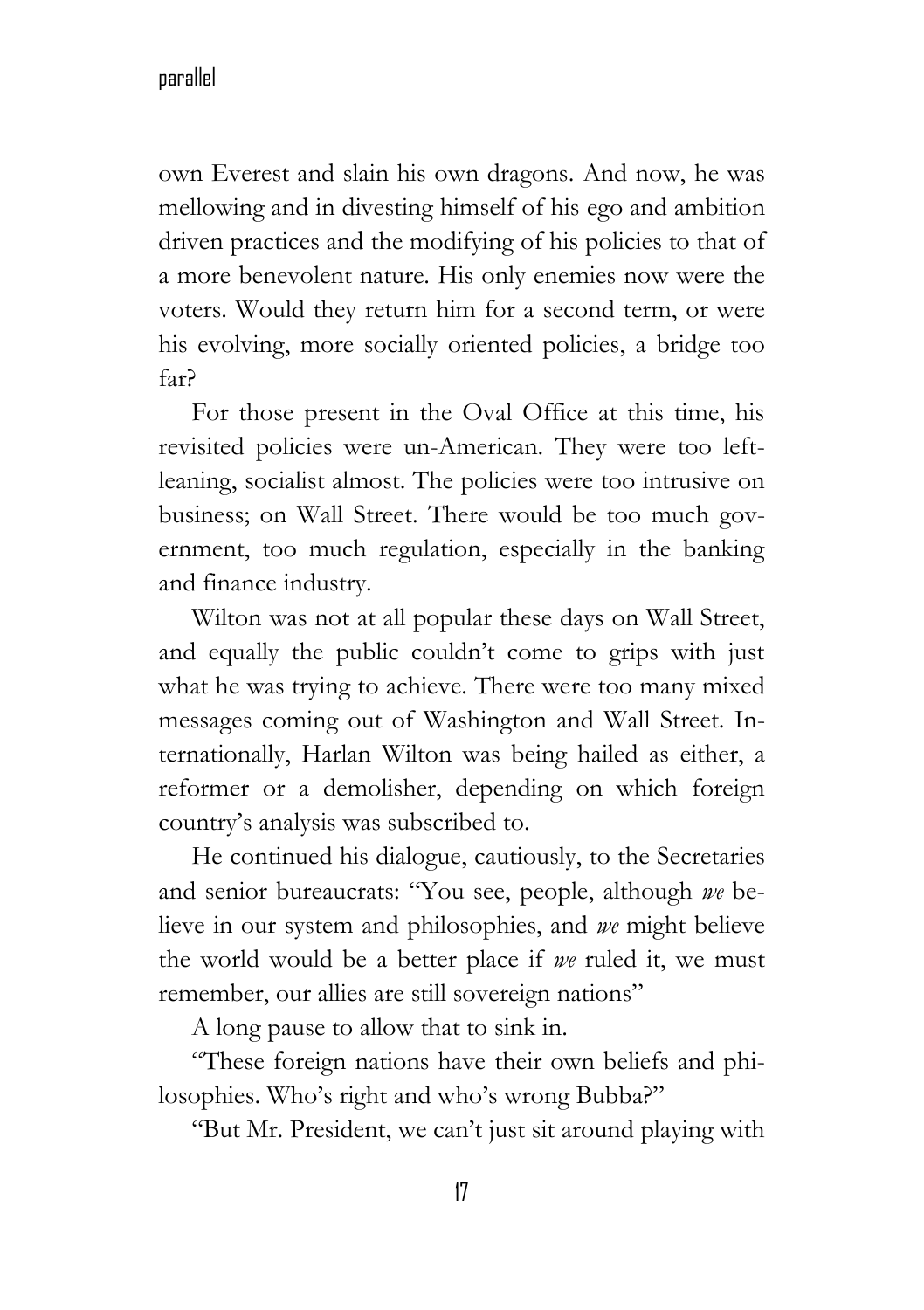our dicks waiting for America to go broke, can we?"

 Notably, he hadn't included the Secretary of State, Donna Kennedy, in that observation and paused and looked at the President who, it was obvious, had very much lost the support of his Vice-President, and most of the others in the room.

"We *are* broke Bubba," replied Wilton.

 But historically, wasn't it the American way to plunder other nations' resources in times like this? Wasn't it the American way to expand and exploit? It worked in South and Central America didn't it? Survival of the most powerful, ideologically, it is The United States' right!

 The other Secretaries of the Wilton administration were in varying states of disbelief at the president's earlier revelations, and of the realisation of a potential financial supernova. Although the signs of the failing economy had been present for many years, no-one was prepared to acknowledge it. The spin doctors and economists will fix it.

Won't they?

They must.

 Or at least they would find a three word slogan that pointed the blame at the Republicans, or Russia, or China or North Korea or Iran, or even Australia, if it suited their purpose. They would have the public relations consultants point the crisis anywhere but at the administration and the decaying system that both sides of American politics had presided over for decades.

There would be no mea-culpa here thank you.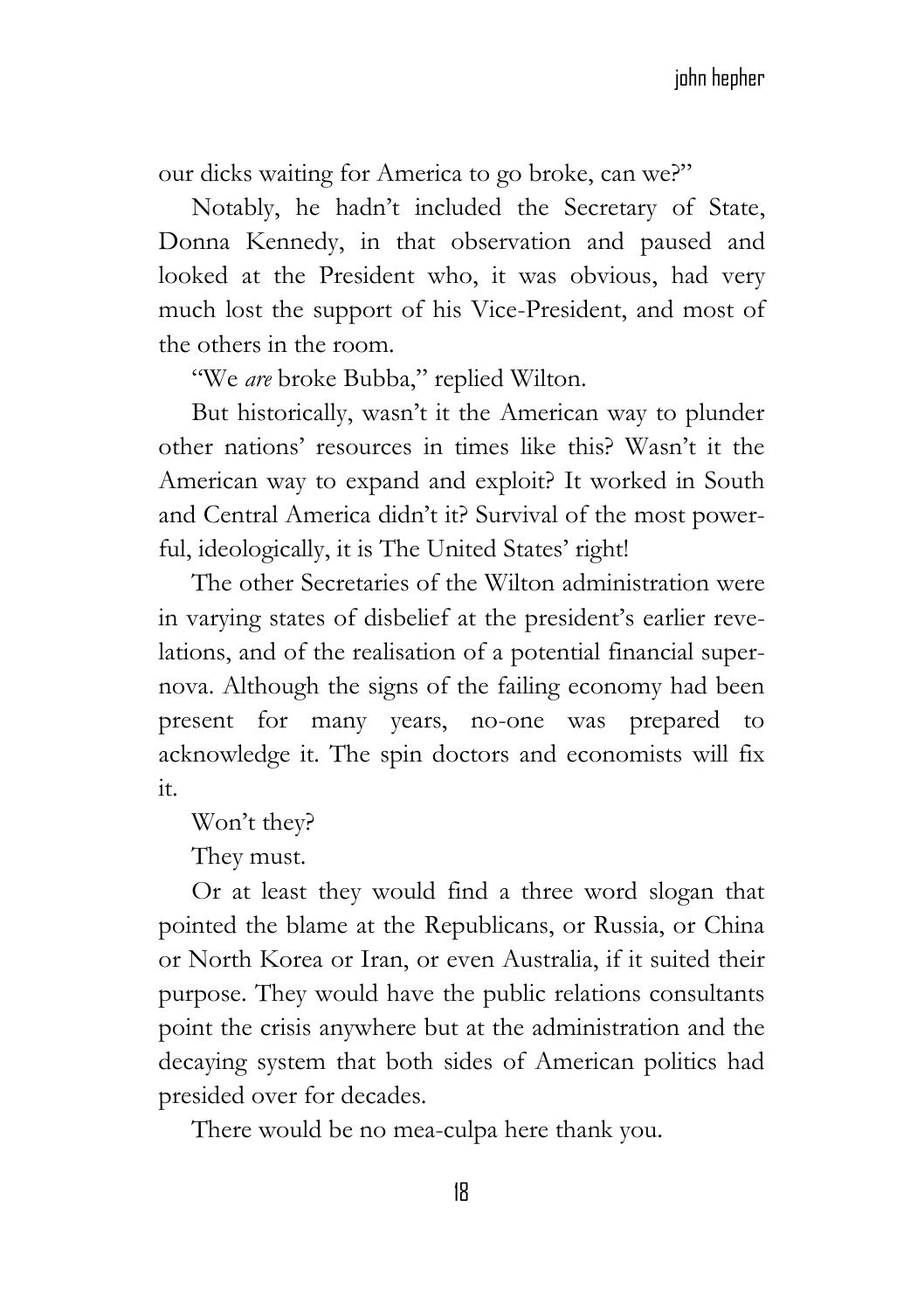The historical panacea was to simply print more money. They had a new euphemism for that these days, the money boffins at the Federal Reserve had been calling it quantitative easing since 2009.

 As most developed nations' governments (and even the Chinese to a certain extent these days), are a conglomeration of short sighted populist opportunists who care little for the future of their country's well-being, ten, twenty, one hundred years into the future, all their policies are directed at the next election, and the proliferation of their own personal power.

 However, there *are* some thinkers amongst them. There *are* some with moral responsibility, but few.

 Harlan Wilton realised, these days the ordinary citizens of the world regarded most of those who sit in legislatures with their carefully coiffed comb-over pates, breasts surgically enhanced/rejuvenated, and hopelessly orthodontic smiles, and their bureaucrats, as mere egotistical mouthpieces for corporations and lobby groups.

 It is the American, and increasingly, the way of the Western World.

 President Harlan Wilton paused, gathering his thoughts and the Oval Office went almost silent, with only a few mumbling amongst themselves and waiting for an executive response. The president stood, pushed his chair back, and walked to the window. He was a relatively young man of fifty six but the pressures of office had been ageing him noticeably in recent months.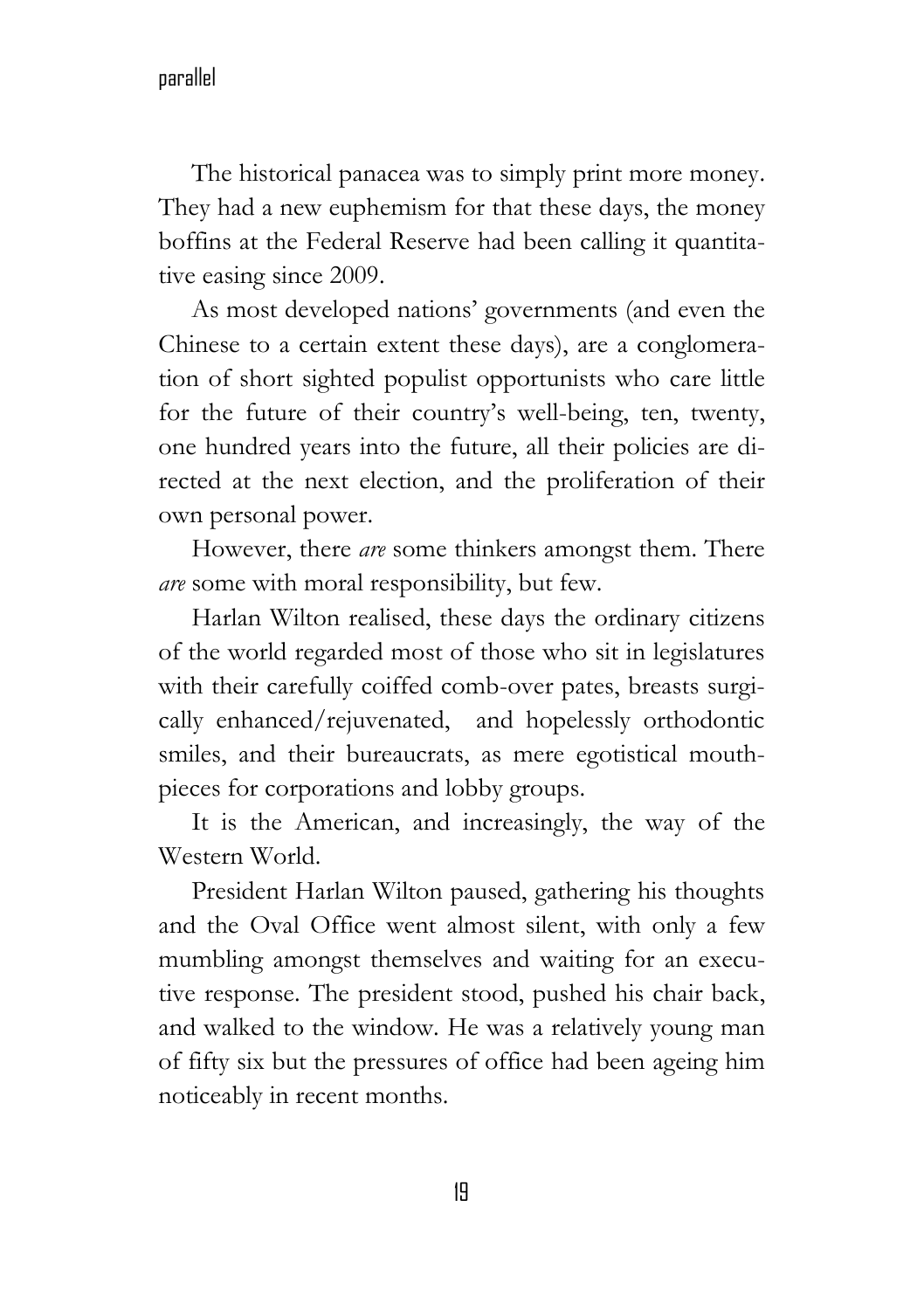North of Washington DC, on the banks of the Potomac in Langley Virginia, Director of the CIA George Anastis was watching a (very) closed circuit monitor.

-------------------------

-------------------------

 Outside the multi paned bulletproof window of the Oval Office was the vast expanse of lawn, the gardens of the White House. The 'back yard', as Harlan Wilton chose to refer to it.

Marine One was parked in its usual spot.

 There were three other identical helicopter decoys (out of sight) but ever present. He studied the surrounds wondering if the next two years would be his last. He saw shadows cast by rooftop personnel with laser sighted automatic rifles patrolling the ramparts of the White House. He looked at the Great Presidential Seal of the United States of America woven into the light blue carpet in the centre of the office. There are nine or ten carpets in different colours that in-coming presidents can choose from.

 He thought about the Constitution and The Bill of Rights. Would he be a one term President?

-------------------------

 George Anastis flicked off the monitor and removed his Wi-Fi bud earpieces and the screen disappeared into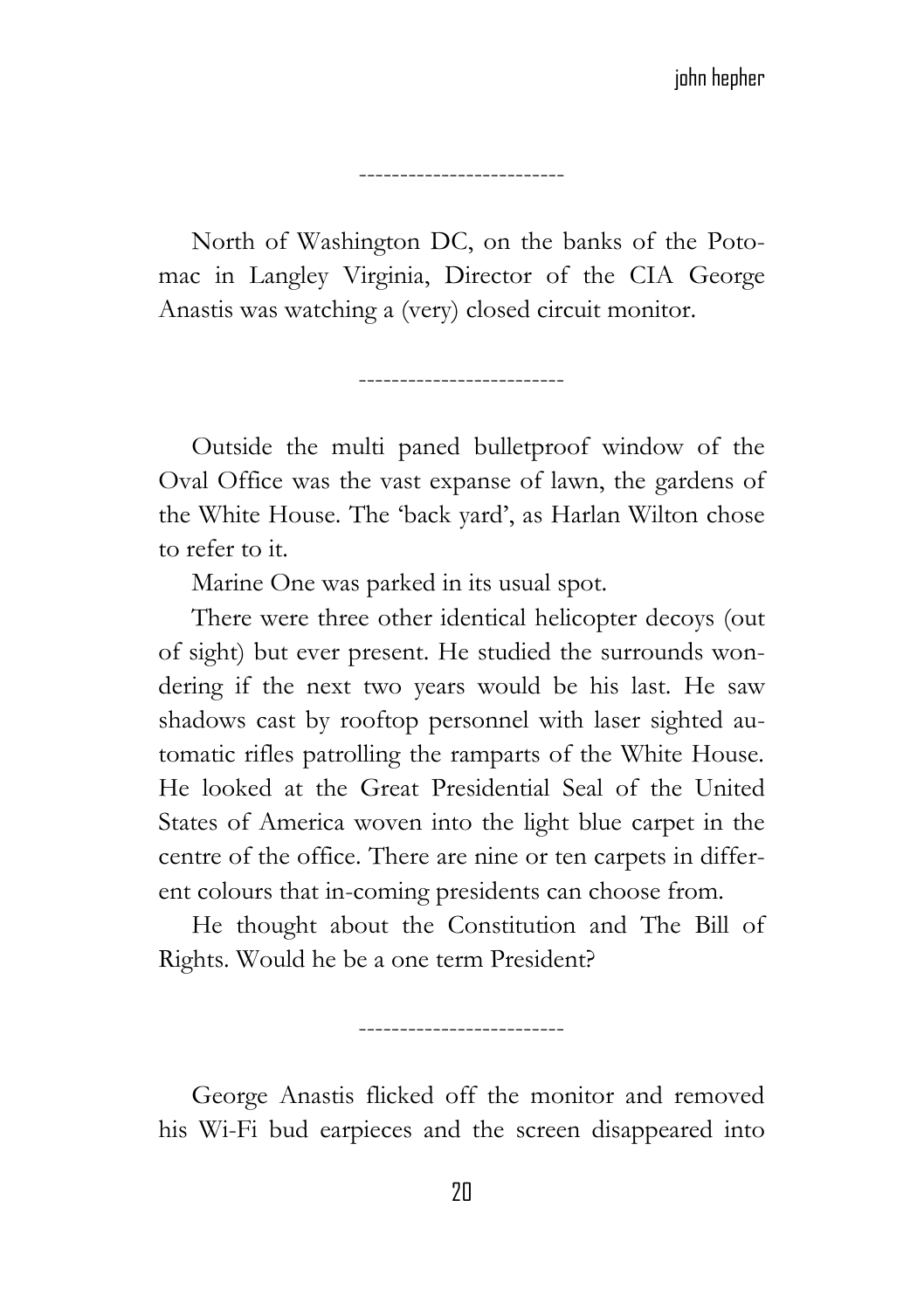the slot at the end of his desk. He marveled at the workmanship involved in keeping this, his very private monitor, a hidden part of the desk. This was his own precise workmanship. Not even his secretary or the cleaner would have known of the screen hidden in the desk, so good was his joinery. If he hadn't become what he now was, he would have been just as happy with a hammer and chisel and length of fine timber.

-------------------------

 Harlan Wilton's Democrats had lost their majority in the Senate in the last, recent mid-term elections, mostly over gun control legislation he had tried to implement, but got rolled, as always, by the National Rifle Association, and he was now a lame duck President. He had become too left thinking, even for a Democrat.

 He had recently read biographies of past world leaders including, Churchill, Disraeli, Gandhi, Hitler, Stalin, yes, even Stalin, and Australian Prime Ministers, Gough Whitlam, Bob Menzies, Paul Keating and Ben Chifley. A mixture of right and left, he had recently come to the belief it was proper to look at both sides.

 Or, was it a matter of keeping your friends close and your enemies closer?

 This President was, at this most powerful but also vulnerable time in his life, widening his perspective. And like Galileo Galilei discovered by looking out of his private and limited world through his rudimentary telescope, that the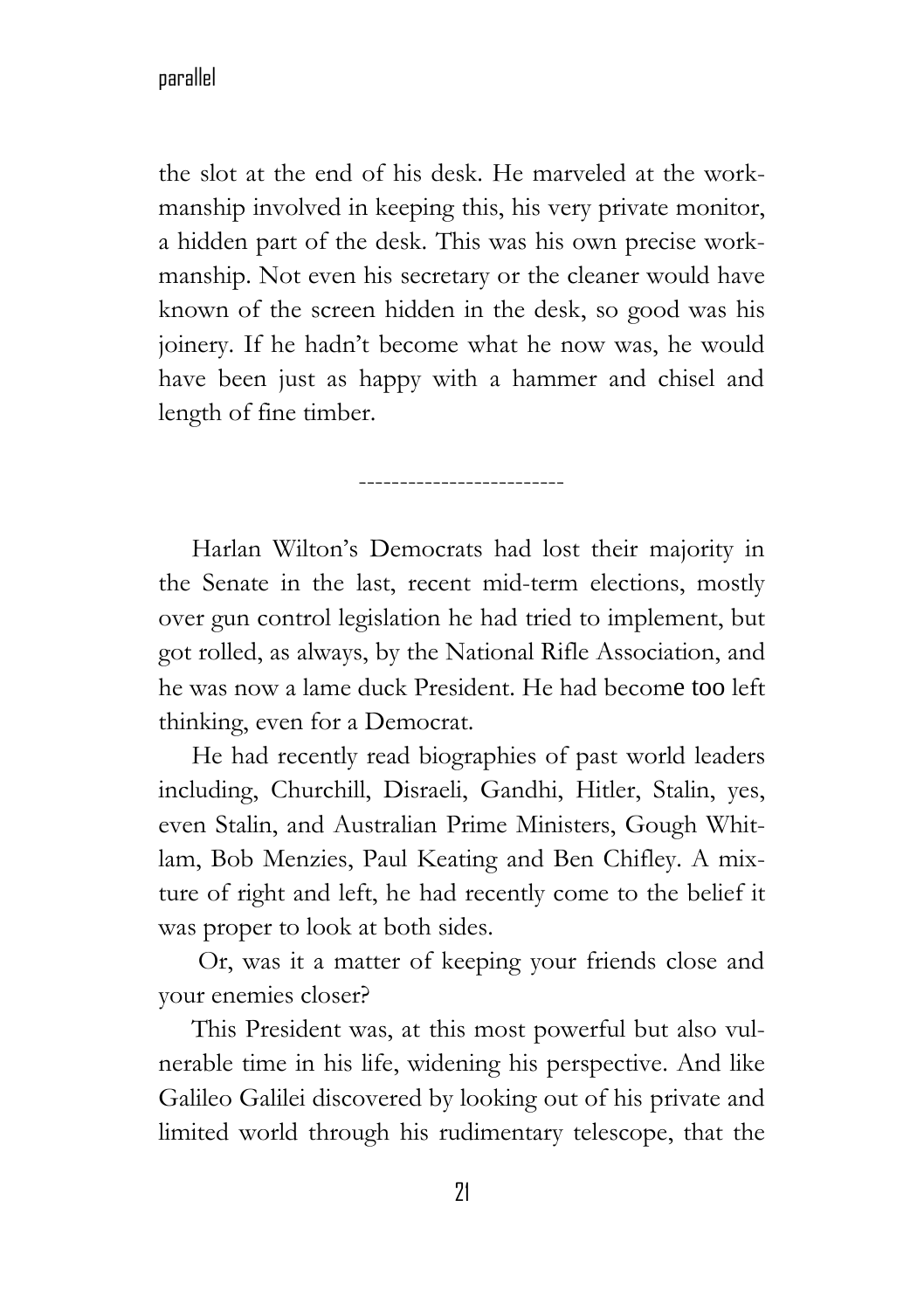world did not revolve around his own personal tiny diameter.

 Harlan Wilton, like all presidents, had executive powers, and could affect changes by by-passing the Congress and issuing executive orders, but on most, and *the* most important issues, he was hamstrung.

 "My policies are dead in the water and the best I can do is to try to negotiate with my political adversaries," he said to Bubba Calhoun recently, to get *some* watered-down, heavily amended legislation through.

 A past President, America's first black President, also suffered a similar fate, but he at least had his two full terms in office. And, there was always the tension of not only race, but religious ethnicity towards *that* president. And then, as had been the norm since the Civil War, the never ending animosity between the north and south of his own country. Would the United States ever be over that, or would it forever, be fighting the Civil War?

This President was not in a good place.

He turned to face the others.

 "Lady, and gentlemen," the Secretary of State was Donna Kennedy, a distant relative of the once all-powerful Kennedy dynasty, "I have been advised that this country can't afford to fix its own infrastructure, we *owe* big-time. We are supposed to be the western world's largest economy……yes?......We *were* the *world's* largest economy until China usurped us in 2014…..yes?.....", the rest of those present were wondering where this was going, was Wilton losing it?